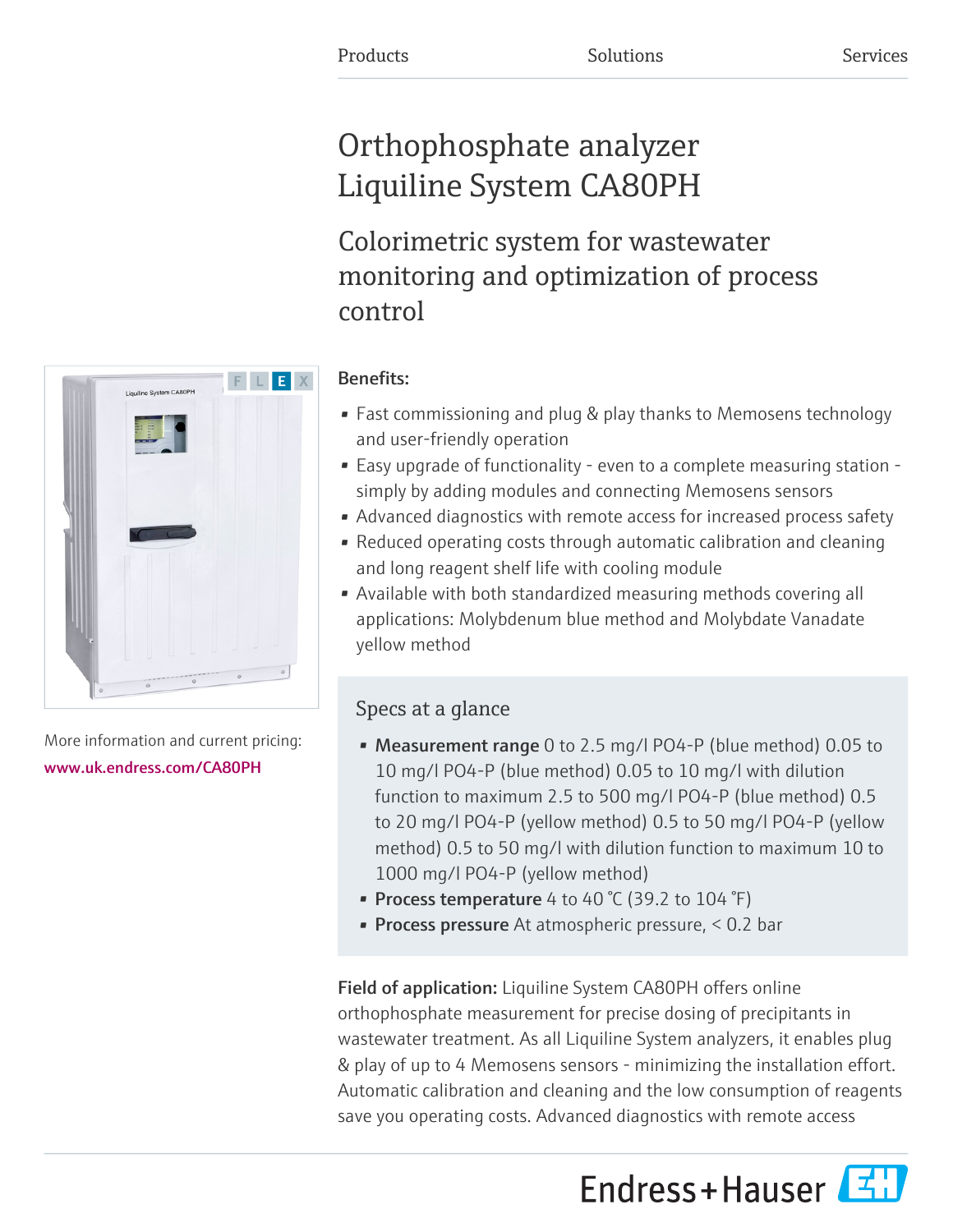ensure process safety and support you in providing process documentation to the authorities.

# Features and specifications

# Analyser Measuring principle

Colorimetric

# Characteristic

Process analyzer for orthophosphate in aqueous solutions Comply with standard colorimetric measuring principle, molybdenum blue method, following DIN EN 1189 or molybdate vanadate method

#### Size

Housing (open version): 793 x 530 x 417 mm 31.22 x 20.87 x 16.42 in Housing (closed version): 793 x 530 x 463 mm 31.22 x 20.87 x 18.23 in Housing with base: 1723 x 530 x 463 mm 67.83 x 20.87 x 18.23 in

# Design

Open design, cabinet and stand housing High-Performance plastic ASA-PC, additional stand coated steel

# Process temperature

4 to 40 °C (39.2 to 104 °F)

#### Ambient temperature

5 to 40 °C (41 to 104 °F) Outdoor version: - 20 to 40 °C (-4 to 104 °F)

# Process pressure

At atmospheric pressure, < 0.2 bar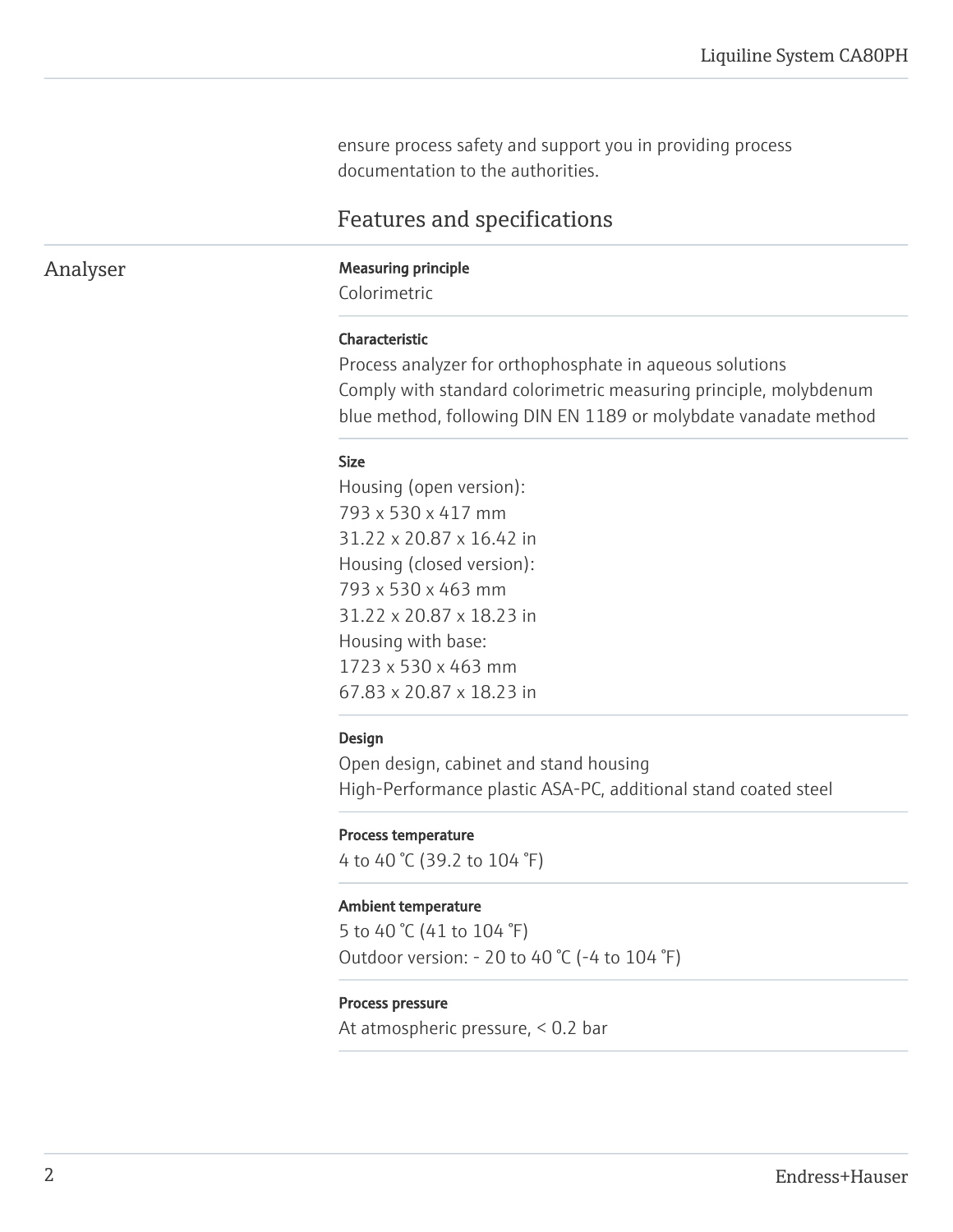# Analyser

# Sample flow rate

Min. 5 ml/min (0.17 fl.oz/min)

# Consistency of the sample

Suspended solids content Turbitity < 50 NTU, aqueous, homogenized

# Application

Monitoring and optimization of the cleaning capacity of municipal and industrial waste water treatment plants

# Power supply

100 to 120 VAC / 200 to 240 VAC ± 10% 24 VDC ± 10%  $50 \pm 1$  or  $60 \pm 1,2$  Hz

# Output / communication

2x 0/4 to 20 mA Modbus RS485/TCP

# Input

1 or 2 measuring channel 1 to 4 digital sensor inputs for sensors with Memosens protocol (optional)

#### Measurement range

0 to 2.5 mg/l PO4-P (blue method) 0.05 to 10 mg/l PO4-P (blue method) 0.05 to 10 mg/l with dilution function to maximum 2.5 to 500 mg/l PO4-P (blue method) 0.5 to 20 mg/l PO4-P (yellow method) 0.5 to 50 mg/l PO4-P (yellow method) 0.5 to 50 mg/l with dilution function to maximum 10 to 1000 mg/l PO4-P (yellow method)